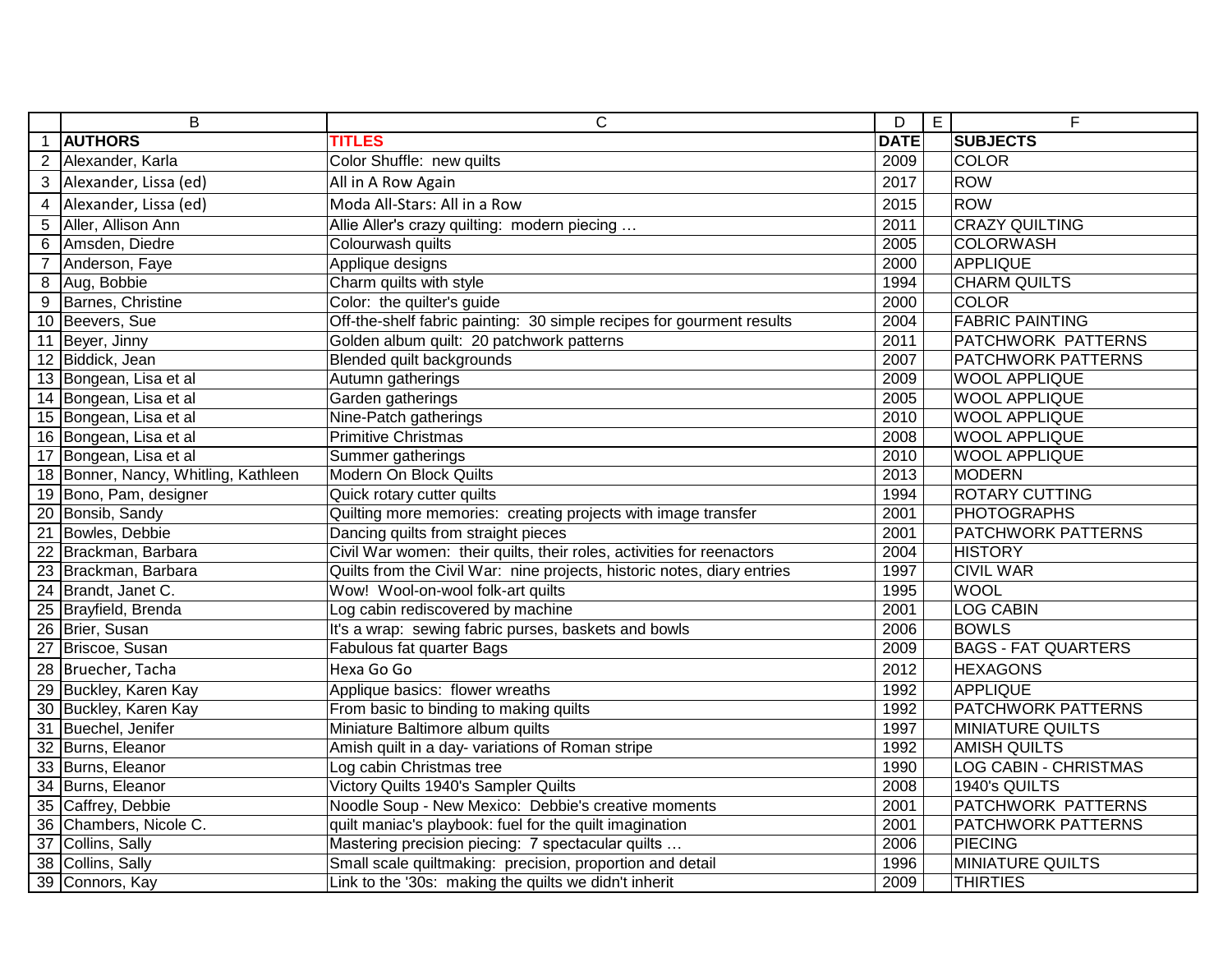|                 | $\overline{B}$                    | $\overline{C}$                                                                     | D    | E | F                                  |
|-----------------|-----------------------------------|------------------------------------------------------------------------------------|------|---|------------------------------------|
|                 | 40 Connors, Kay & Karen Earlywine | Fancy to frugal: authentic quilt patterns from the 30's                            | 2010 |   | <b>THIRTIES</b>                    |
|                 | 41 Corcoran, Adele                | Mini quilts from traditional designsss                                             | 1995 |   | <b>MINIATURE QUILTS</b>            |
|                 | 42 Craig, Sharyn                  | Great sets: 7 roadmaps to spectacular quilts                                       | 2004 |   | <b>SETS &amp; SETTINGS</b>         |
|                 | 43 Cross, Kay M. Capps            | Black and white quilts by design                                                   | 2006 |   | <b>BLACK &amp; WHITE</b>           |
|                 | 44 Diehl, Kim                     | Simple graces: charming quilts and companion projects                              | 2010 |   | PATCHWORK PATTERNS                 |
|                 | 45 Dietrich, Mimi                 | Baltimore bouquets: patterns &techniques for dimensional applique                  | 1992 |   | <b>APPLIQUE</b>                    |
|                 | 46 Dietrich, Mimi                 | Bed & breakfast quilts with rise and shine recipes                                 | 2003 |   | PATCHWORK APPLIQUE                 |
|                 | 47 Dietrich, Mimi                 | Mimi Dietrich's Baltimore basics: album quilts from start to finish                | 2006 |   | APPLIQUE                           |
|                 | 48 Dietrich, Mimi                 | Pink ribbon quilts: a book because of breast cancer                                | 1999 |   | <b>PATCHWORK</b>                   |
|                 | 49 Dillard, Monique               | Fat quarter winners                                                                | 2011 |   | <b>FAT-QUARTERS</b>                |
|                 | 50 Dissmore, Susan Teegarden      | Better by the Dozen: 12 blocks, 12 quilts, endless possibilities                   | 2006 |   | PATCHWORK PATTERNS                 |
| $\overline{51}$ | Dissmore, Susan Teegarden         | Clever quarters too: more quilts from fat quarters                                 | 2006 |   | <b>FAT-QUARTERS</b>                |
| 52              | Dissmore, Susan Teegarden         | Clever quarters: quilts from fat-quarter cuts                                      | 2005 |   | <b>FAT-QUARTERS</b>                |
|                 | 53 Doak, Carol                    | Easy stash quilts                                                                  | 1999 |   | <b>SCRAP QUILTS</b>                |
|                 | 54 Doak, Carol                    | Easy machine paper piecing                                                         | 2000 |   | <b>PAPER PIECING</b>               |
|                 | 55 Doak, Carol                    | Easy reversible vests                                                              | 1996 |   | <b>VESTS</b>                       |
|                 | 56 Doak, Carol                    | Fifty fabulous paper-pieced stars                                                  | 2000 |   | <b>PAPER PIECING</b>               |
| $\overline{57}$ | Doak, Carol                       | Forty bright and bold paper-pieced blocks                                          | 2002 |   | <b>PAPER PIECING</b>               |
|                 | 58 Douglas, Barbara               | Singular sensations                                                                | 2011 |   | SQUARES-IN-SQUARES                 |
|                 | 59 Dunn, Sarah Sacks, Ed.         | Innovative piecing                                                                 | 2000 |   | <b>CURVES</b>                      |
|                 | 60 Eddy, Celia                    | Quilting illusions: create over 40 eye-fooler quilts                               | 2004 |   | OPTICAL ILLUSTIONS                 |
|                 | 61 Editors of Quiltmker magazine  | Tuck me in: 18 cute and cuddly quilts for kids                                     | 2005 |   | <b>CHILDRENS QUILTS</b>            |
|                 |                                   | 62 Editors of Traditional Quiltworks Maga Fabulous feedsack quilts: a pattern book | 1999 |   | <b>THIRTIES</b>                    |
|                 | 63 Engelbreit, Mary               | Baby's feathered friends                                                           | 1997 |   | <b>CHILDREN'S QUILTS</b>           |
|                 | 64 Fahl, Ann                      | Coloring with thread                                                               | 2005 |   | <b>MACHINE EMBROIDERY</b>          |
|                 | 65 Fassett, Kaffe                 | Passionate patchwork: over 20 original quilt designs                               | 2001 |   | <b>PATCHWORK PATTERNS</b>          |
|                 | 66 Faustino, Anna                 | <b>Simply Stunning Woven Quilts</b>                                                | 2008 |   | <b>STRIP PIECING</b>               |
|                 | 67 Figuerosa, Joanna              | Fig Tree quilts: houses                                                            | 2007 |   | <b>HOUSES - PATTERNS</b>           |
|                 | 68 Fons, Marianne                 | Holidays & celebrations                                                            | 1993 |   | <b>HOLIDAYS &amp; CELEBRATIONS</b> |
|                 | 69 Fowler, Earlene                | Irish chain (FICTION)                                                              | 1995 |   | <b>FICTION</b>                     |
|                 | 70 Gering, Jacqie et al           | Quilting Modern: Techniques and Improvisational Quilts                             |      |   | MODERN                             |
| $\overline{71}$ | Gibbons, Gretchen                 | Pennies From Heaven                                                                | 2010 |   | WOOL / APPLIQUE                    |
|                 | 72 Gibbs, Karen                   | Bits of bargello                                                                   | 2009 |   | <b>BARGELLO</b>                    |
|                 | 73 Gillman, Rayna                 | Create Your Own hand printed cloth: stamp, screen, objects                         | 2008 |   | <b>TEXTILE PRINTING</b>            |
|                 | 74 Goldsmith & Jenkins            | Backyard Birds (piece o'cake)                                                      | 2014 |   | APPLIQUE, BIRDS                    |
|                 | 75 Goldsmith, Beacky, et al       | My whimsical quilt garden: 20 bird & flower blocks to applique                     | 2010 |   | <b>APPLIQUE</b>                    |
|                 | 76 Goldsmith, Becky               | Curl-up quilts: flannel applique and more                                          | 2004 |   | <b>APPLIQUE FLANNEL</b>            |
|                 | 77 Goldsmith, Becky               | Quilts with a spin: 7 new projects from Piece O' Cake Designs                      | 2005 |   | <b>APPLIQUE</b>                    |
|                 | 78 Grace, Chrissie                | Sew to sqap; quilting projects to exchange online & by mail                        | 2011 |   | <b>SWAP - PATCHWORK</b>            |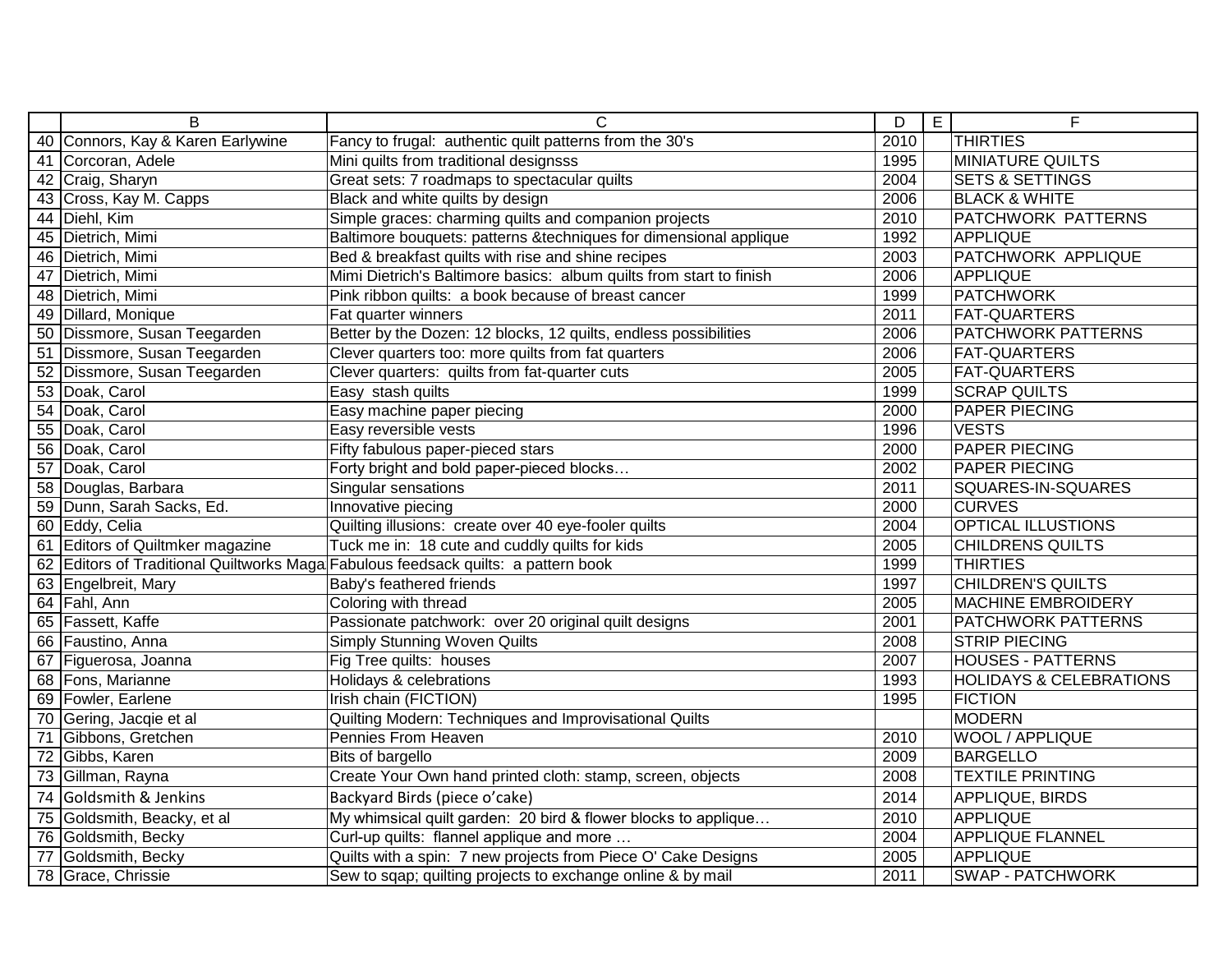| $\overline{B}$                       | $\overline{C}$                                                            | D    | E | F                               |
|--------------------------------------|---------------------------------------------------------------------------|------|---|---------------------------------|
| 79 Greig, Daphne                     | Give and take fabric applique                                             | 2011 |   | <b>APPLIQUE</b>                 |
| 80 Griska, Karen                     | Quilts from the selvage edge                                              | 2008 |   | <b>SELVAGE QUILTS</b>           |
| 81 Guerrier. Katherine               | Quilting masterclass: inspirations & techniques from the experts          | 2000 |   | <b>ART QUILTS</b>               |
| 82 Gwen Marston                      | <b>Liberated Medallion Quilt</b>                                          | 2012 |   | <b>MEDALLION QUILTS</b>         |
| 83 Hahn, Linda J.                    | <b>NY Beauty Simplified</b>                                               | 2011 |   | <b>NY BEAUTY</b>                |
| 84 Hamilton, Cindy V                 | Medallion quilts: inspiration and patterns                                | 2006 |   | <b>MEDALLION QUILTS</b>         |
| 85 Hargrave, Harriet                 | Heirloom machine quilting: 4th edition                                    | 2004 |   | <b>MACHINE QUILTING</b>         |
| 86 Haslam, Marion                    | Quilts in bloom: a garden of inspiring quilts                             | 2004 |   | <b>PATCHWORK</b>                |
| 87 Hawkins, Liz                      | Greetings from Tucsadelphia: travel-inspired projects from LizzieBCre8ive | 2010 |   | <b>APPLIQUE</b>                 |
| 88 Hawley, M'Liss Rae                | M'Liss Rae Hawley's round robin renaissance                               | 2006 |   | <b>ROUND ROBIN QUILTS</b>       |
| 89 Hazelwood, Ann                    | <b>Everlasting Quilts - Book 4</b>                                        | 2017 |   | <b>FICTION</b>                  |
| 90 HBO-Irene Taylor Brodsky-Director | One Last Hug                                                              | 2014 |   | <b>DVD</b>                      |
| 91 Hearn, Deborah                    | Cudde-up quilts                                                           | 2008 |   | <b>CHILDREN'S QUILTS</b>        |
| 92 Henninger, Debra G.               | Hobo quilts: 55+ original blocks based on the secret language             | 2010 |   | <b>HOBO QUILTS - PATTERNS</b>   |
| 93 Hershey, Cyndi                    | Nine by nine: 9-patch quilts, 9 ways                                      | 2007 |   | <b>NINE PATCH</b>               |
| 94 Hickey, Mary                      | Quick and easy quiltmaking: 26 projects                                   | 1993 |   | <b>PATCHWORK</b>                |
| 95 Hill, Michele                     | <b>Stitching with Beatrix Potter</b>                                      | 2016 |   | PETER RABBIT                    |
| 96 Hiney, Mary Jo                    | Quiltagami: the art of fabric folding                                     | 2002 |   | <b>ORIGAMI</b>                  |
| 97 Holt, Lori                        | <b>Quilty Fun</b>                                                         | 2013 |   | <b>PIECED</b>                   |
| 98 Hooworth, Judy                    | Spectacular scraps: a simple approach to stunning quilts                  | 1999 |   | <b>SCRAPS</b>                   |
| 99 Hopkins, Judy                     | One hundred One fabulous rotary-cut quilts                                | 1998 |   | <b>ROTARY CUTTING</b>           |
| 100 Hopkins, Mary Ellen              | Baker's dozen doubled                                                     | 2003 |   | <b>PATCHWORK</b>                |
| 101 Hughes, Rose                     | Fast-Piece Applique                                                       | 2015 |   | <b>APPLIQUE</b>                 |
| 102 Hunter, Bonnie                   | Scraps and Shirtails: Reuse, Repurpose and Recycle                        | 2018 |   | <b>SCRAP QUILTS</b>             |
| 103 Hunter, Bonnie K.                | <b>Addicted to Scraps</b>                                                 | 2016 |   | <b>SCRAP QUILTS</b>             |
| 104 Hunter, Bonnie K.                | Adventures with Leaders and Enders - Make More Quilts in Less Time        | 2010 |   | <b>SCRAP QUILTS</b>             |
| 105 Hunter, Bonnie K.                | String Fling: Scrappy, Happy and Loving It                                | 2012 |   | <b>SCRAP / STRING</b>           |
| 106 Jim Henson Company               | Quilting with the Muppets: 15 fun and creative patterns                   | 2000 |   | <b>CHILDREN'S QUILTS</b>        |
| 107 Johansen, Linda                  | Fast, fun and easy fabric bowls: reversible shapes to use and display     | 2003 |   | <b>BOWLS</b>                    |
| 108 Johnson-Srebro, Nancy            | Big one-star quilts by magic                                              | 2008 |   | <b>STARS</b>                    |
| 109 Johnson-Srebro, Nancy            | block magic, too! Over 50 new blocks from squares and rectangles          | 1998 |   | <b>PATCHWORK PATTERNS</b>       |
| 110 Johnson-Srebro, Nancy            | Fusible magic: easy mix & match shapes,                                   | 2010 |   | <b>FUSIBLE DESIGNS</b>          |
| 111 Johnson-Srebro, Nancy            | Timeless treasures: the complete book of rotary cutting                   | 1992 |   | <b>ROTARY CUTING</b>            |
| 112 Kemball, Deborah                 | Beautiful botanicals: 45 applique flowers & 14 quilt projects             | 2011 |   | APPLIQUE FLOWERS                |
| 113 Kerr, Mary                       | <b>Recycled Hexie Quilts</b>                                              | 2015 |   | <b>UPCYCLING &amp; QUILTING</b> |
| 114 Kerr, Mary W.                    | Twisted: Modern Quilts with a Vintage Twist                               |      |   | <b>MACHINE QUILTING</b>         |
| 115 Kimball, Debra                   | <b>International Sunbonnet Sue</b>                                        | 2011 |   | <b>SUNBONNET SUE</b>            |
| 116 Kime, Janet                      | border workbook: easy speed-pieced and foundatin-pieced borders, The      | 2006 |   | <b>BORDERS</b>                  |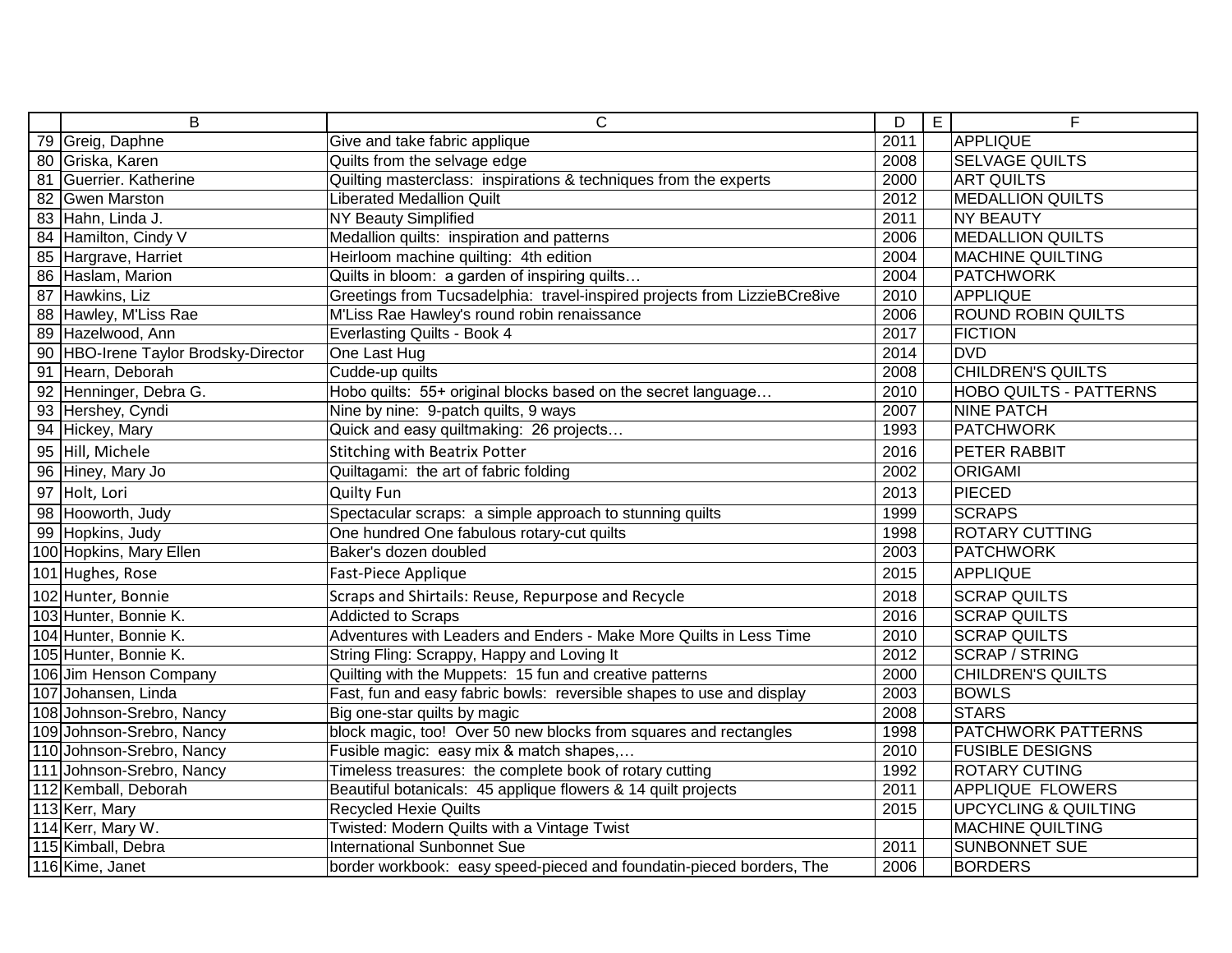| B                             | $\overline{C}$                                                      | $\overline{D}$ | $\overline{E}$ | E                            |
|-------------------------------|---------------------------------------------------------------------|----------------|----------------|------------------------------|
| 117 Kime, Janet               | It's Raining Cats and Dogs                                          | 1998           |                | CATS/DOGS/ANIMALS            |
| 118 Kimmel, Gerry             | Snowbound                                                           | 1989           |                | <b>CHRISTMAS</b>             |
| 119 Knauer, Thomas            | Modern Quilt Perspectives: 12 patterns for Meaningful Quilts        |                |                | <b>MODERN</b>                |
| 120 Korte, Sally, et al       | Gatherings                                                          | 1993           |                | <b>GARDEN INSPIRED ITEMS</b> |
| 121 Kranz, Mary Ellen         | Blending photos with fabric: a beautiful way to combine photography | 2002           |                | <b>PHOTOGRAPHY</b>           |
| 122 Krentz, Jan               | Hunter star quilts and beyond: techniques and projects              | 2003           |                | <b>STAR QUILTS</b>           |
| 123 Krentz, Jan               | Lone star quilts and beyond: step-by-step                           | 2001           |                | LONE STAR QUILTS             |
| 124 Kubiniec, John            | New Spin on Drunkard's Path                                         | 2016           |                | <b>DRUNKARD'S PATH</b>       |
| 125 Larkin, Eva A.            | Free-Motion quilting made easy                                      | 2009           |                | <b>MACHINE QUILTING</b>      |
| 126 Leisure Arts, Inc.        | Quilts for babies and kids                                          | 2001           |                | <b>CHILDREN'S QUILTS</b>     |
| 127 Leisure Arts, Inc.        | Rock-a-bye quilts                                                   | 1997           |                | <b>CHILDREN'S QUILTS</b>     |
| 128 Leone, Diana              | New Sampler Quilt, The                                              | 1977           |                | <b>SAMPLER QUILTS</b>        |
| 129 Lie, Lorinda              | Heart-felt wool applique                                            | 2000           |                | <b>WOOL FELT</b>             |
| 130 Lintott, Pam              | Layer cake, jelly roll & charm quilts                               | 2009           |                | <b>JELLY ROLL QUILTS</b>     |
| 131 Mackenzie, Kay            | Inspired by tradition                                               | 2011           |                | <b>APPLIQUE</b>              |
| 132 Magaret, Pat M            | Watercolor quilts                                                   | 1993           |                | <b>WATERCOLOR QUILTS</b>     |
| 133 Malone, Chris             | <b>Quilted Cats and Dogs</b>                                        | 2017           |                | <b>CATS AND DOGS</b>         |
| 134 Marek, Katja              | New Hexagon, The                                                    | 2014           |                | <b>HEXIGONS</b>              |
| 135 Marston, Gwen             | Classic four-block applique quilts: a back-to-basics approach       | 1993           |                | <b>APPLIQUE</b>              |
| 136 Marston, Gwen             | Liberated quiltmaking II                                            | 2010           |                | <b>PATCHWORK</b>             |
| 137 Martin, Judy              | Judy Martin's ultimate rotary cutting reference                     | 1997           |                | <b>ROTARY CUTTING</b>        |
| 138 Martin, Judy              | Scrap quilts: techniques plus patterns old and new                  | 1985           |                | <b>SCRAP QUILTS</b>          |
| 139 Martin, Judy              | Stellar quilts                                                      | 2010           |                | <b>STAR QUILTS</b>           |
| 140 Martin, Nancy J           | Fun with fat quarters                                               | 1994           |                | <b>FAT-QUARTERS</b>          |
| 141 Martin, Nancy J           | Rolling along: easy quilts from 2 1/2" strips                       | 2008           |                | <b>JELLY ROLL QUILTS</b>     |
| 142 Martin, Nancy J, compiler | Threads from the 30's: quilts using reproduction fabrics            | 2000           |                | <b>THIRTIES</b>              |
| 143 Martin, Nancy J.          | Folded fabric fun                                                   | 1997           |                | <b>FOLDED FABRIC</b>         |
| 144 Masopust, Katie Pasquini  | Color and composition for the creative quilter                      | 2005           |                | <b>COLOR</b>                 |
| 145 Mathieson, Judy           | Mariner's compass quilts                                            | 2005           |                | <b>MARINERS COMPASS</b>      |
| 146 McCaffery, Bonnie Lyn     | Fantasy floral quilts                                               | 2001           |                | <b>FLOWERS IN ART</b>        |
| 147 McCloskey, Marsha         | Blended quilts: from In the Beginning                               | 2000           |                | PATCHWORK PATTERNS           |
| 148 McClun, Diana             | Quilts, quilts and more quilts                                      | 1993           |                | PATCHWORK PATTERNS           |
| 149 McDowell, Ruth B.         | Pieced flowers                                                      | 2000           |                | <b>FLOWERS IN ART</b>        |
| 150 McGinnis, Edie            | Feed-sacks: beautiful quilts from humble beginnings                 | 2006           |                | <b>FEED SACKS</b>            |
| 151 McMeeking, Norah          | Bella Bell quilts                                                   | 2010           |                | <b>PAPER PIECING</b>         |
| 152 Meunier, Christine        | Easy art quilts: amazing designs based on tradition                 | 1989           |                | <b>ART QUILTS</b>            |
| 153 Michell, Marti            | Quilter's Christmas                                                 | 1993           |                | <b>CHRISTMAS</b>             |
| 154 Michler, J. Marsha        | Crazy quilts by machine                                             | 2005           |                | <b>CRAZY QUILTS</b>          |
| 155 Miller, Jane              | French braid transformation: 12 spectacular strip-pieced quilts     | 2011           |                | STRIP PIECING - PATTERNS     |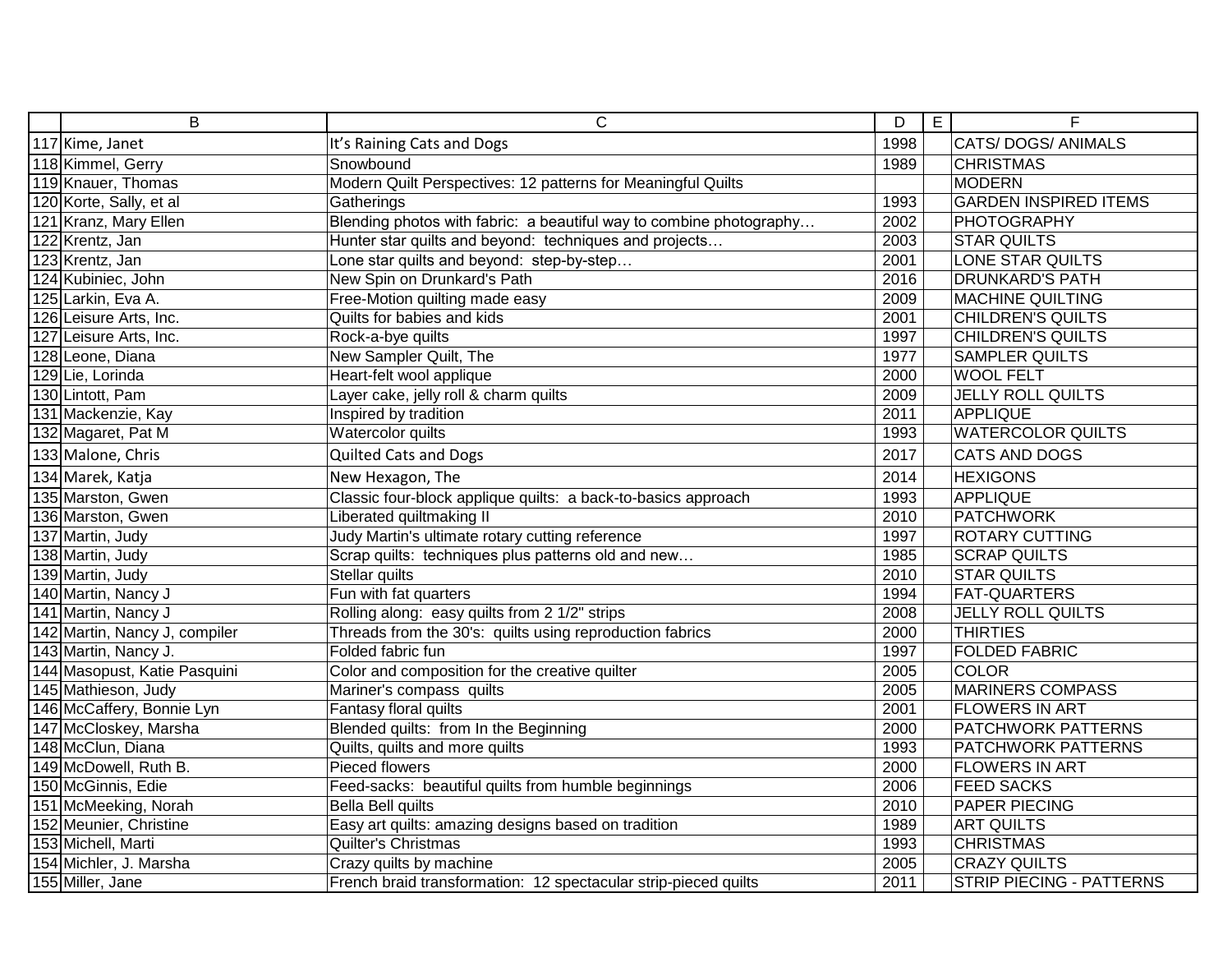| B                                  | $\overline{C}$                                                            | D    | E | F                           |
|------------------------------------|---------------------------------------------------------------------------|------|---|-----------------------------|
| 156 Miller, Margaret               | <b>Block Bender Quilts</b>                                                | 1995 |   | <b>PATCHWORK PATTERNS</b>   |
| 157 Miller, Margaret               | <b>Blockbuster quilts</b>                                                 | 2003 |   | <b>PATCHWORK PATTERNS</b>   |
| 158 Miller, May T.                 | batch of patchwork, A                                                     | 1994 |   | <b>PATCHWORK</b>            |
| 159 Miller, Phyllis D.             | Sets and sashings for quilts                                              | 2000 |   | <b>SETTINGS</b>             |
| 160 Milligan, Lynda                | P.S. I love you, Three!!                                                  | 2002 |   | <b>CHILDREN'S QUILTS</b>    |
| 161 Mori, Joyce                    | Folded fabric squares & more                                              | 2003 |   | <b>ORIGAMI</b>              |
| 162 Mostek, Pamela                 | Blended borders: quilts with a creative edge                              | 2009 |   | <b>BORDERS - PATTERNS</b>   |
| 163 Mullen, Jan                    | Cut-loose quilts: stack, slice, switch, and sew                           | 1998 |   | <b>CROOKED CUTTING</b>      |
| 164 Mussell, Michal                | New classic quilt designs                                                 | 1999 |   | <b>PATCHWORK PATTERNS</b>   |
| 165 Nadelstern, Paula              | Snowflakes and quilts                                                     | 2001 |   | <b>PATCHWORK PATTERNS</b>   |
| 166 Nemesh, Bethanne               | Devil Is In The Details, The Art of Fine Finishing Touches, The           | 2015 |   | <b>MACHINE QUILTING</b>     |
| 167 Nemesh, Bethanne               | Fast And The Fancy, Feathers For Freehand Quilters, The                   | 2016 |   | <b>MACHINE QUILTING</b>     |
| 168 Nemesh, Bethanne               | If You Can Feather, You Can Freehand!                                     | 2015 |   | <b>MACHINE QUILTING</b>     |
| 169 Nemesh, Bethanne               | Nemeshing, A Freehand Feather Flourish                                    | 2015 |   | <b>MACHINE QUILTING</b>     |
| 170 Nemesh, Bethanne               | Quilted Textures From A To Zen, Background Quilting For The Creative Soul | 2017 |   | <b>MACHINE QUILTING</b>     |
| 171 Nemesh, Bethanne               | Sampler Quilt Smackdown                                                   | 2016 |   | <b>MACHINE QUILTING</b>     |
| 172 Newbill, Carol Logan, Ed.      | Olympic games quilts: America's welcome to the world                      | 1996 |   | <b>OLYMPIC GAMES QUILTS</b> |
| 173 Nickels, Sue                   | Machine applique: a sampler of techniques                                 | 2001 |   | <b>APPLIQUE MACHINE</b>     |
| 174 Noble, Maurine                 | Machine quilting with decorative threads                                  | 1998 |   | <b>MACHINE QUILTING</b>     |
| 175 Olson, Claudia                 | Fifteen two-block quilts                                                  | 2002 |   | <b>PATCHWORK PATTERNS</b>   |
| 176 Pahl, Ellen                    | Pinwheel party: 12 fun and unique quilts                                  | 2010 |   | <b>PINWHEELS - PATTERNS</b> |
| 177 Pahl, Ellen, Ed.               | Quilter's ultimate visual guide, The. From A to Z, 100's tips/techq's     | 1997 |   | <b>PATCHWORK</b>            |
| 178 Pakusich, Reynola              | Circle play: simple designs for fabulous fabrics                          | 1996 |   | <b>CIRCLES - PATTERNS</b>   |
| 179 Pappas, Dina                   | Fast-forward your quilting                                                | 2004 |   | <b>PATCHWORK PATTERNS</b>   |
| 180 Parrott, Jo                    | Template-free stars                                                       | 1993 |   | <b>STARS</b>                |
| 181 Pederson, Sharon               | Reversible quilts: two at a time                                          | 2002 |   | <b>REVERSIBLE QUILTS</b>    |
| 182 Perry, Gai                     | Impressionist palette; quilt color and design                             | 1997 |   | <b>FABRIC PICTURES</b>      |
| 183 Persing, Barbara & Mary Hoover | StrataVarious quilts: 9 fabulous quilts from fat quarters                 | 2008 |   | <b>STRIP PIECING</b>        |
| 184 Peterson, Heather              | Living Large 2                                                            | 2011 |   | PATCHWORK LARGE PRINTS      |
| 185 Pink, Tula Modern              | One Hundred Modern Quilt Blocks                                           |      |   | <b>MODERN</b>               |
| 186 Porcella, Yvonne               | Magical four-patch and nine-patch quilts                                  | 2001 |   | <b>PATCHWORK</b>            |
| 187 Potter, Linda                  | Quilt & embellish in one step                                             | 2004 |   | <b>EMBELLISHMENTS</b>       |
| 188 Price, Caroline                | Love to machine applique: a medley of techniques                          | 2008 |   | <b>MACHINE APPLIQUE</b>     |
| 189 Pridemore, Heidi               | Dazzling designs                                                          | 2007 |   | <b>PATCHWORK PATTERNS</b>   |
| 190 Purney-Mark, Susan             | Fat quarter frenzy                                                        | 2005 |   | <b>FAT-QUARTERS</b>         |
| 191 Randle, Barbara                | Barbara Randle's crazy quilting with attitude                             | 2003 |   | <b>CRAZY QUILTING</b>       |
| 192 Rayment, Jennie                | Creative tucks and textures for quilts & embroidery                       | 1996 |   | <b>TUCKS &amp; TEXTURES</b> |
| 193 Reames, Nancy, Ed.             | Scrap basket crafts: over 50 quick-and-easy projects                      | 1994 |   | <b>SCRAP QUILTS</b>         |
| 194 Renaud, Karin                  | Quilts from the heart II                                                  | 2009 |   | <b>PATCHWORK PIECING</b>    |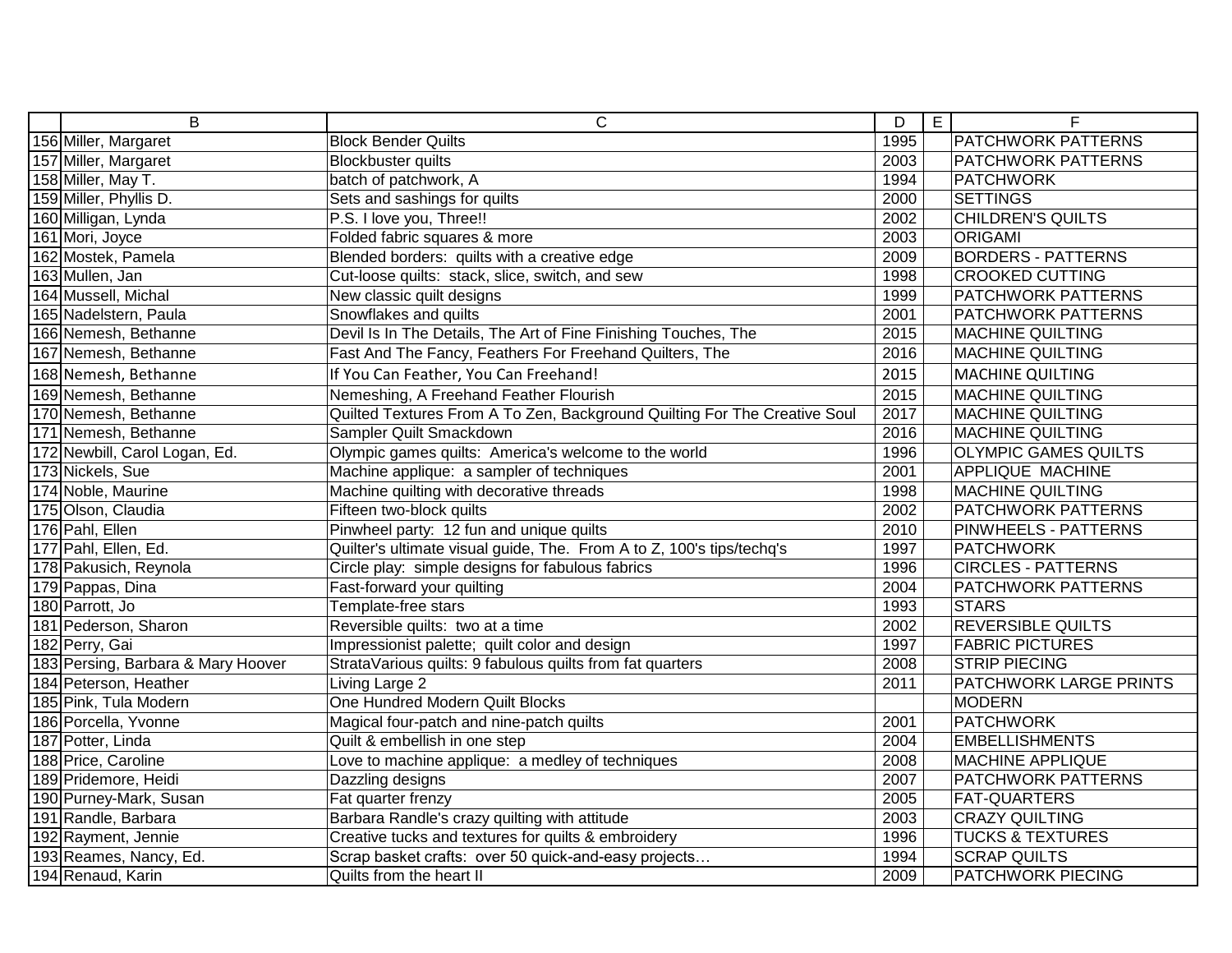| $\overline{B}$                             | $\overline{\text{c}}$                                               | D    | $\overline{E}$ | E                                 |
|--------------------------------------------|---------------------------------------------------------------------|------|----------------|-----------------------------------|
| 195 Renaud, Karin                          | Quilts from the heart: quick projects for generous giving           | 2006 |                | <b>PATCHWORK PIECING</b>          |
| 196 Rexrod, Sharon                         | Pineapple stars: sparkling quilts, perfectly pieced                 | 2005 |                | <b>PAPER PIECING</b>              |
| 197 Richards, Rhonda, Ed.                  | Memory quilts in the making                                         | 1999 |                | <b>T SHIRT QUILTS</b>             |
| 198 Root, Elizabeth                        | Hawaiian quilting: instructions & full-size patterns                | 1989 |                | <b>QUILTING - HAWAIIAN</b>        |
| 199 Rosenthal, Maxine                      | One block wonders                                                   | 2005 |                | <b>KALEIDOSCOPE</b>               |
| 200 Rossman, Aie                           | Applique masterpieces: affairs of the heart                         | 2004 |                | <b>APPLIQUE</b>                   |
| 201 Rounds, Jennifer                       | floral affair quilts, accessories for romantics, A                  | 2001 |                | <b>FLOWERS IN ART</b>             |
| 202 Sassaman, Jane A.                      | Patchwork Sassaman style                                            | 2012 |                | <b>PATCHWORK PATTERNS</b>         |
| 203 Sassaman, Jane A.                      | quilted garden, The                                                 | 2000 |                | <b>EMBROIDERY</b>                 |
| 204 Schaefer, Kim                          | Kim Schaefer's calendar quilts: 12 months of fun, fusible projects  | 2010 |                | <b>APPLIQUE</b>                   |
| 205 Schamber, Sharon                       | Piece by Piece: machine applique                                    | 2007 |                | <b>MACHINE APPLIQUE</b>           |
| 206 Schmitz, Kathy                         | <b>Stitches from the Garden</b>                                     | 2016 |                | <b>EMBROIDERY</b>                 |
| 207 Schmitz, Kathy                         | <b>Stitches from the Harvest</b>                                    | 2017 |                | <b>EMBROIDERY, PROJECT - AUTU</b> |
| 208 Schneider, Sally                       | Crazy for scraps: 19 favorite quilts from Sally Schneider           | 2009 |                | <b>SCRAP QUILTS</b>               |
| 209 Schneider, Sally                       | Scrap happy: quick-pieced scrap quilts                              | 1990 |                | <b>SCRAP QUILTS</b>               |
| 210 Scott, Michele                         | Bobbin quiltin' & fusin' fun                                        | 2011 |                | <b>BOBBIN QUILTING</b>            |
| 211 Sebrow, Sharon                         | Kaleidoscope the smart way                                          | 2009 |                | <b>KALEIDOSCOPES</b>              |
| 212 Sexton, Jeanie                         | Silk ribbons by machine                                             | 1996 |                | <b>EMBROIDERY</b>                 |
| 213 Shiell, B.<br>214 Shifron, Laurie      | Variations on Irish chain quilts                                    | 1986 |                | <b>IRISH CHAIN</b>                |
|                                            | Batik gems: 29 dazzling quilt projects                              | 2009 |                | <b>BATIKS - PATTERNS</b>          |
| 215 Sienkiewicz, Elly                      | Applique 12 borders and medallions                                  | 1991 |                | <b>APPLIQUE</b>                   |
| 216 Sienkiewicz, Elly                      | Applique paper greetings                                            | 1998 |                | <b>APPLIQUE</b>                   |
| 217 Sienkiewicz, Elly                      | Applique: 12 easy ways                                              | 1997 |                | <b>APPLIQUE</b>                   |
| 218 Sievant, Karen                         | Better together: two-block designs for dynomite quilts              | 2010 |                | <b>SCRAP QUILTS</b>               |
| 219 Simms, Ami                             | Picture play quilts                                                 | 2000 |                | <b>CHILDREN'S QUILTS</b>          |
| 220 Sitar, Edyta                           | Scrappy firework quilts                                             | 2012 |                | <b>SCRAP QUILTS</b>               |
| 221 Smith, Barbara, Ed.                    | Tumbling blocks: new quilts from old favorites                      | 2002 |                | <b>TUMBLING BLOCKS</b>            |
| 222 Snyder, Sheila Sinclair                | Perfect-fit pieced borders                                          | 2011 |                | <b>BORDERS-PIECED</b>             |
| 223 Soltys, Karen Costello, Ed.            | Applique made easy                                                  | 1994 |                | <b>APPLIQUE</b>                   |
| 224 Soltys, Karen, Ed.                     | One patch                                                           | 1995 |                | <b>PATCHWORK PATTERNS</b>         |
| 225 Soltys, Karen, Ed.                     | Quilting made easy                                                  | 1995 |                | <b>PATCHWORK PATTERNS</b>         |
| 226 Soltys, Karen, Ed.                     | Schoolhouse                                                         | 1995 |                | <b>PATCHWORK</b>                  |
| 227 Speth, Pat                             | More nickel quilts: 20 new designs from 5 inch squares              | 2004 |                | <b>PATCHWORK PATTERNS</b>         |
| 228 Speth, Pat                             | Nickel quilts: great designs from five inch scraps                  | 2002 |                | <b>SCRAP QUILTS</b>               |
| 229 Stone, Karen K                         | Karen K. Stone quilts                                               | 2004 |                | <b>PAPER PIECING</b>              |
| 230 Sudo, Kumiko                           | Fantasies and flowers: origami fabric for quilters                  | 1999 |                | <b>ORIGAMI</b>                    |
| 231 Swain, Gabrielle<br>232 Takano, Saikoh | Applique in bloom                                                   | 1988 |                | <b>APPLIQUE</b>                   |
|                                            | Sashiko and beyond                                                  | 1993 |                | <b>SASHIKO</b>                    |
| 233 That Patchwork Place                   | Baker's dozen: 13 quilts from jelly rolls, layer cakes, and more, A | 2010 |                | <b>JELLY ROLL QUILTS</b>          |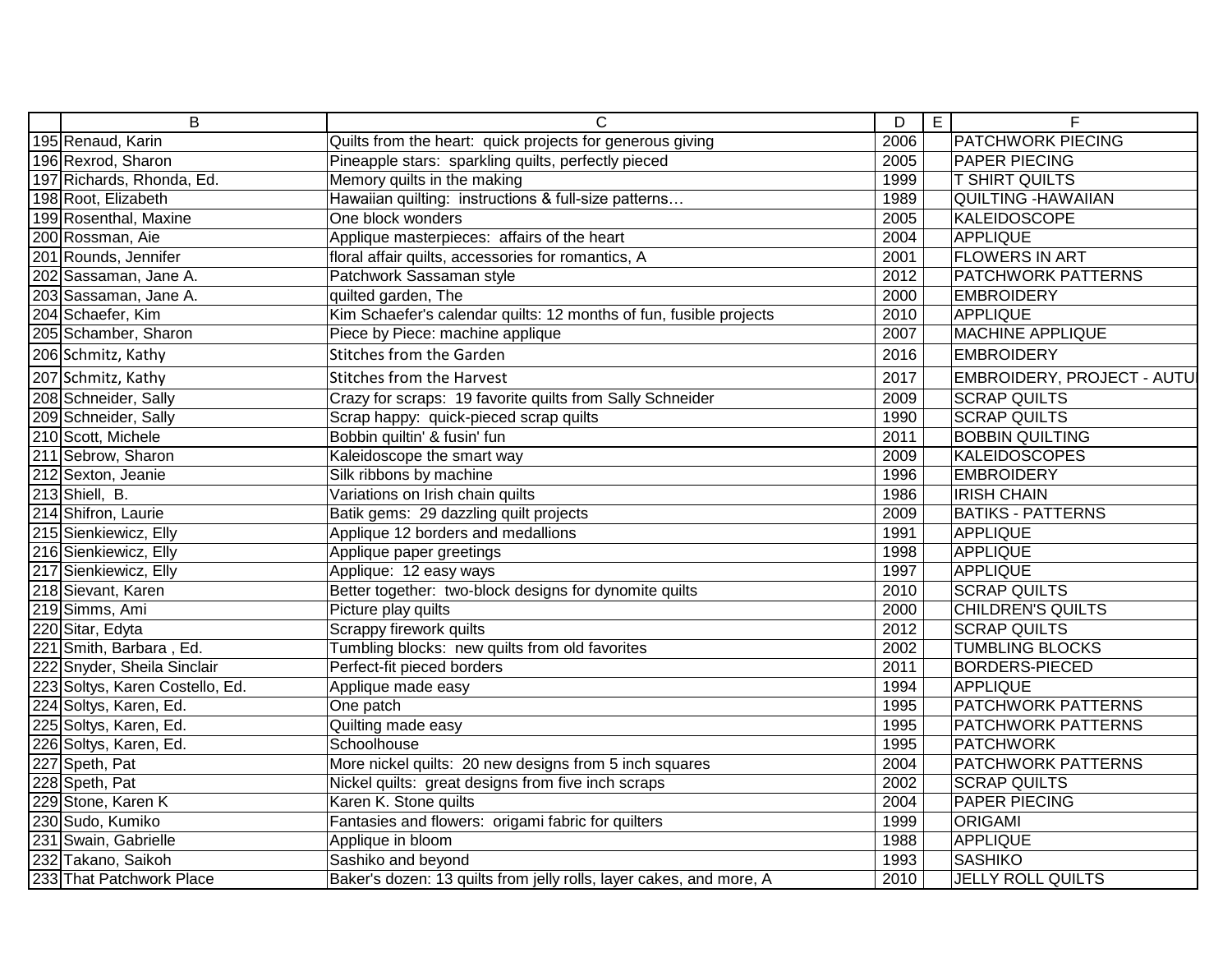|                                 | B                                                          | $\mathsf{C}$                                                           | $\overline{D}$ | E | $\overline{\mathsf{F}}$     |
|---------------------------------|------------------------------------------------------------|------------------------------------------------------------------------|----------------|---|-----------------------------|
|                                 | 234 That Patchwork Place<br>235 Thomas, Donna Lynn         | Creative quilt collections: volume one from                            | 2006           |   | <b>PATCHWORK DESIGNS</b>    |
|                                 |                                                            | Scrappy duos: color recipes for quilt blocks                           | 2000           |   | <b>SCRAP QUILTS</b>         |
|                                 | 236 Thomas, Donna Lynn                                     | Shortcuts: a concise guide to rotary cutting                           | 1991           |   | <b>ROTARY CUTTING</b>       |
|                                 | 237 Thomas, Donna Lynn                                     | <b>Stripples</b>                                                       | 1995           |   | <b>ROTARY CUTTING</b>       |
|                                 | 238 Thomas, Donna Lynn                                     | Stripples strikes again! More quilts to make                           | 1997           |   | <b>ROTARY CUTTING</b>       |
|                                 | 239 Thompson, Martha                                       | Magical hexagons: simple steps to dynamic quilts                       | 2002           |   | <b>HEXAGONS</b>             |
|                                 |                                                            | <b>Ricky Tims' Convergence Quilts</b>                                  | 2003           |   | <b>STRIP PIECING</b>        |
|                                 | 240 Tims, Ricky<br>241 Tobin, Jacqueline                   | Hidden in plain view: a secret story of quilts                         | 1999           |   | <b>HISTORICAL FICTION</b>   |
|                                 | 242 Tomaszewski, Cynthia<br>243 Torrence, Lorraine         | Quilting those flirty '30's                                            | 2011           |   | <b>THIRTIES</b>             |
|                                 |                                                            | Design essentials: the quilter's guide                                 | 1988           |   | <b>QUILTING</b>             |
|                                 | 244 Torrence, Lorraine                                     | Fearless designs for every quilter                                     | 2009           |   | <b>DESIGN TECHNIQUES</b>    |
|                                 | 245 Townswick, Jane                                        | Artful applique: the easy way                                          | 2001           |   | APPLIQUE                    |
|                                 | 246 Townswick, Jane                                        | Color-blend applique                                                   | 1977           |   | <b>COLOR</b>                |
|                                 | 247 Townswick, Jane                                        | Easy machine quilting                                                  | 1994           |   | <b>MACHINE QUILTING</b>     |
|                                 | 248 Tucker, Deb                                            | Hunter's Star Royal Treasures                                          | 2017           |   | <b>Star Quilts</b>          |
|                                 | 249 Turner, Judy<br>250 Walter, Cindy<br>251 Ward, Theresa | Successful scrap quilts from simple rectangles                         | 2002           |   | <b>SCRAP QUILTS</b>         |
|                                 |                                                            | More snippet sensations                                                | 2000           |   | <b>ART QUILTS</b>           |
|                                 |                                                            | Sew, Slice, Spin and Sash                                              | 2016           |   | <b>SCRAP / GREEN</b>        |
|                                 | 252 Wasilowski, Laura                                      | Fusing fun! Fast, fearless art quilts                                  | 2005           |   | FUSING                      |
|                                 | 253 Wat, Rebecca                                           | Fantastic fabric folding: innovative quilting projects                 | 2000           |   | <b>ORIGAMI</b>              |
|                                 | 254 Watt, Cheryl                                           | Country comforts: quilts for casual living                             | 2010           |   | <b>PATCHWORK PIECING</b>    |
|                                 | 255 Weeks, Ringle et al                                    | Quilts Made Modern: 10 Projects                                        |                |   | <b>MODERN</b>               |
|                                 | 256 Wells, Jean                                            | Patchwork quilts made easy; make a quilt you can be proud of in 3 days | 1994           |   | <b>PATCHWORK</b>            |
|                                 |                                                            | Stitchin Post, The                                                     | 1993           |   | <b>PATCHWORK</b>            |
|                                 | 257 Wells, Jean<br>258 Wells, Valorie                      | Radiant New York beauties: 14 paper-peiced quilt projects              | 2003           |   | PAPER PEICING               |
|                                 | 259 Wiechec, Philomena                                     | Celtic quilt designs                                                   | 1980           |   | <b>CELTIC QUILT DESIGNS</b> |
|                                 | 260 Wilholt, Alice                                         | <b>Crazy Patchwork</b>                                                 | 2009           |   | <b>CRAZY QUILTING</b>       |
|                                 | 261 Wilson, Elisa                                          | Crazy curves                                                           | 2002           |   | <b>CURVES</b>               |
|                                 | 262 Wolfram, Joen                                          | Color play: easy steps to imaginative color in quilts                  | 1997           |   | <b>COLOR</b>                |
|                                 | 263 Wolfram, Joen<br>264 Wys, Pat<br>265 Zieman, Nancy     | garden party of quilts 7 pieced projects for flower lovers, A          | 2005           |   | <b>FLOWERS IN ART</b>       |
|                                 |                                                            | Spotlight on neutrals                                                  | 2011           |   | <b>PATCHWORK PIECING</b>    |
|                                 |                                                            | Art of landscape quilting, The                                         | 2007           |   | <b>LANDSCAPES</b>           |
|                                 | 266 Zieman, Nancy                                          | Quick Column Quilts                                                    | 2014           |   | <b>MODERN</b>               |
|                                 | 267 Zimmerman, Darlene                                     | Quilter's edge, The                                                    | 2005           |   | <b>BORDERS</b>              |
|                                 |                                                            |                                                                        |                |   |                             |
| 268<br>269<br>271<br>272<br>272 |                                                            |                                                                        |                |   |                             |
|                                 |                                                            |                                                                        |                |   |                             |
|                                 |                                                            |                                                                        |                |   |                             |
|                                 |                                                            |                                                                        |                |   |                             |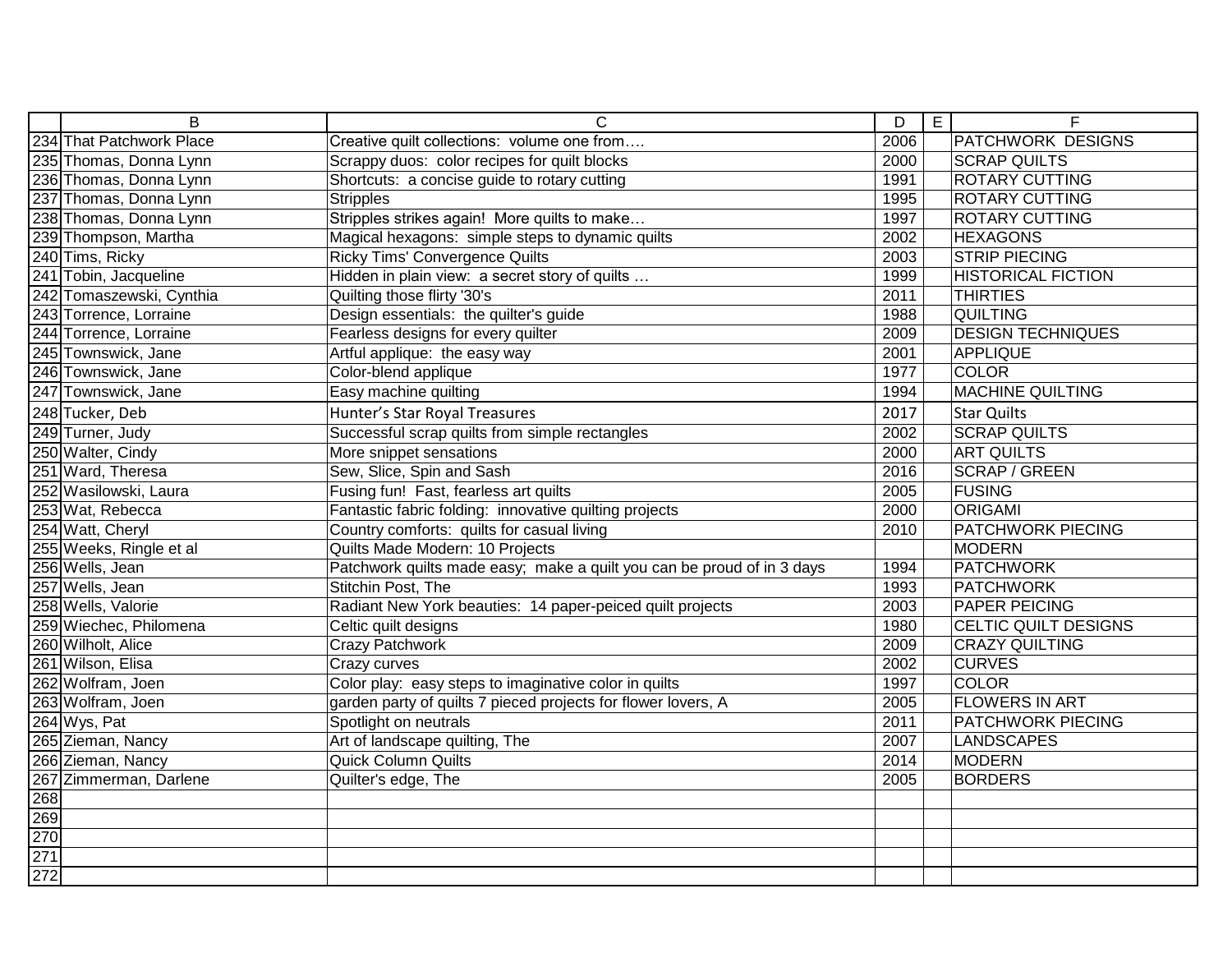| $\overline{B}$ | $\overline{C}$ | $\overline{D}$ | E | F |
|----------------|----------------|----------------|---|---|
|                |                |                |   |   |
|                |                |                |   |   |
|                |                |                |   |   |
|                |                |                |   |   |
|                |                |                |   |   |
|                |                |                |   |   |
|                |                |                |   |   |
|                |                |                |   |   |
|                |                |                |   |   |
|                |                |                |   |   |
|                |                |                |   |   |
|                |                |                |   |   |
|                |                |                |   |   |
|                |                |                |   |   |
|                |                |                |   |   |
|                |                |                |   |   |
|                |                |                |   |   |
|                |                |                |   |   |
|                |                |                |   |   |
|                |                |                |   |   |
|                |                |                |   |   |
|                |                |                |   |   |
|                |                |                |   |   |
|                |                |                |   |   |
|                |                |                |   |   |
|                |                |                |   |   |
|                |                |                |   |   |
|                |                |                |   |   |
|                |                |                |   |   |
|                |                |                |   |   |
|                |                |                |   |   |
|                |                |                |   |   |
|                |                |                |   |   |
|                |                |                |   |   |
|                |                |                |   |   |
|                |                |                |   |   |
|                |                |                |   |   |
|                |                |                |   |   |
|                |                |                |   |   |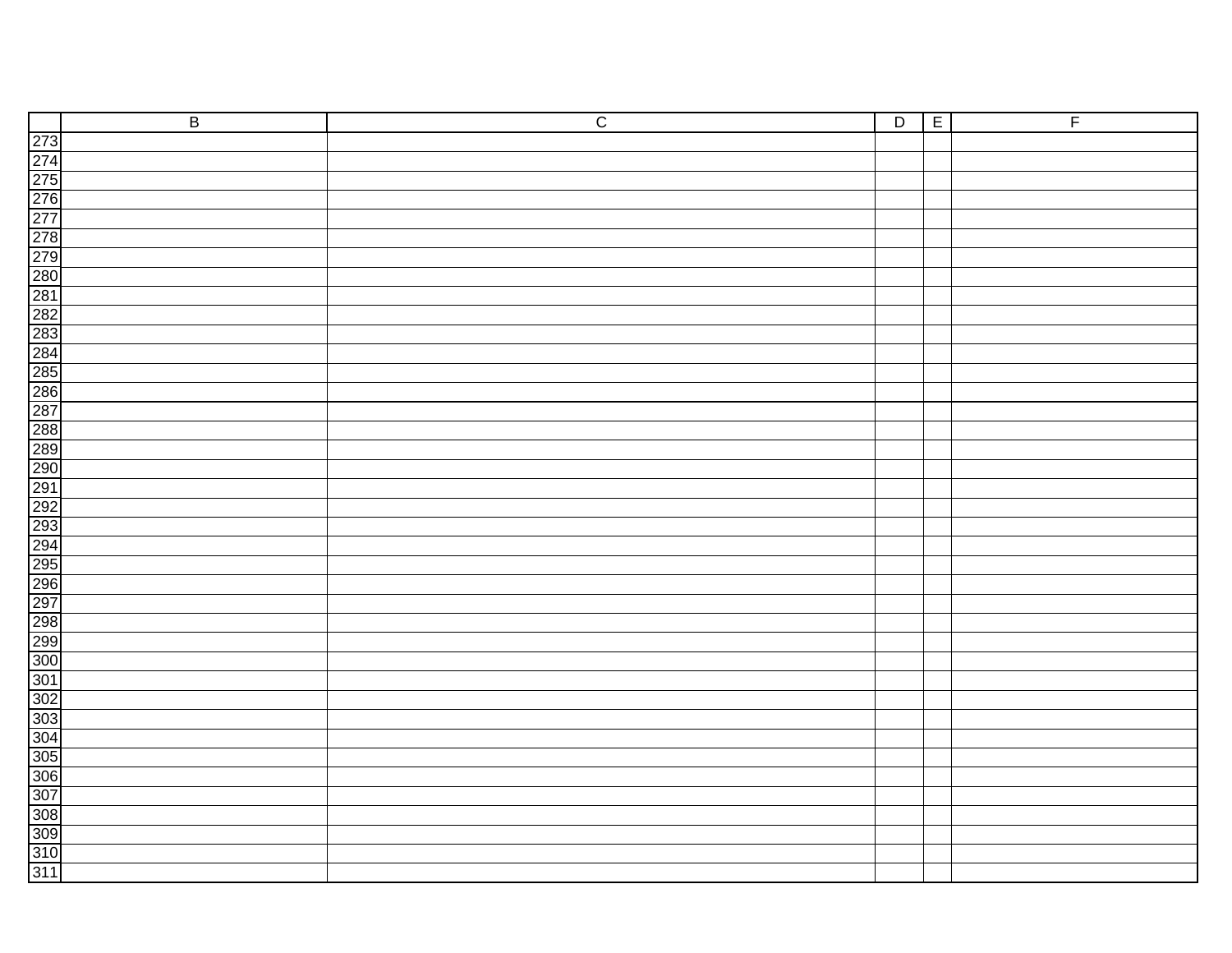| $\overline{B}$ | $\overline{C}$ | $\overline{D}$ | $\overline{E}$ | $\overline{F}$ |
|----------------|----------------|----------------|----------------|----------------|
|                |                |                |                |                |
|                |                |                |                |                |
|                |                |                |                |                |
|                |                |                |                |                |
|                |                |                |                |                |
|                |                |                |                |                |
|                |                |                |                |                |
|                |                |                |                |                |
|                |                |                |                |                |
|                |                |                |                |                |
|                |                |                |                |                |
|                |                |                |                |                |
|                |                |                |                |                |
|                |                |                |                |                |
|                |                |                |                |                |
|                |                |                |                |                |
|                |                |                |                |                |
|                |                |                |                |                |
|                |                |                |                |                |
|                |                |                |                |                |
|                |                |                |                |                |
|                |                |                |                |                |
|                |                |                |                |                |
|                |                |                |                |                |
|                |                |                |                |                |
|                |                |                |                |                |
|                |                |                |                |                |
|                |                |                |                |                |
|                |                |                |                |                |
|                |                |                |                |                |
|                |                |                |                |                |
|                |                |                |                |                |
|                |                |                |                |                |
|                |                |                |                |                |
|                |                |                |                |                |
|                |                |                |                |                |
|                |                |                |                |                |
|                |                |                |                |                |
|                |                |                |                |                |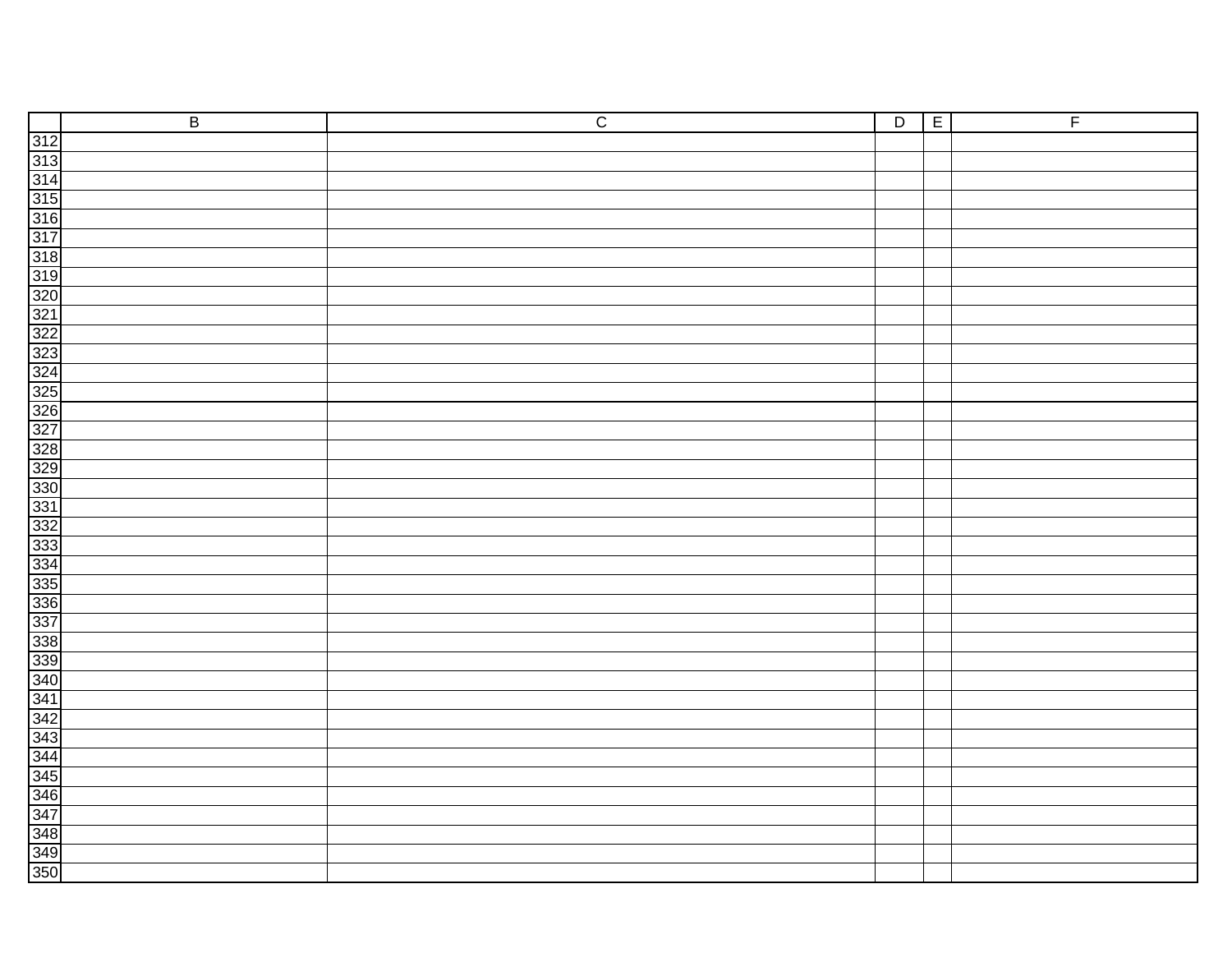| $\overline{B}$ | $\overline{C}$ | $\overline{D}$ | $\overline{E}$<br>$\overline{F}$ |
|----------------|----------------|----------------|----------------------------------|
|                |                |                |                                  |
|                |                |                |                                  |
|                |                |                |                                  |
|                |                |                |                                  |
|                |                |                |                                  |
|                |                |                |                                  |
|                |                |                |                                  |
|                |                |                |                                  |
|                |                |                |                                  |
|                |                |                |                                  |
|                |                |                |                                  |
|                |                |                |                                  |
|                |                |                |                                  |
|                |                |                |                                  |
|                |                |                |                                  |
|                |                |                |                                  |
|                |                |                |                                  |
|                |                |                |                                  |
|                |                |                |                                  |
|                |                |                |                                  |
|                |                |                |                                  |
|                |                |                |                                  |
|                |                |                |                                  |
|                |                |                |                                  |
|                |                |                |                                  |
|                |                |                |                                  |
|                |                |                |                                  |
|                |                |                |                                  |
|                |                |                |                                  |
|                |                |                |                                  |
|                |                |                |                                  |
|                |                |                |                                  |
|                |                |                |                                  |
|                |                |                |                                  |
|                |                |                |                                  |
|                |                |                |                                  |
|                |                |                |                                  |
|                |                |                |                                  |
|                |                |                |                                  |